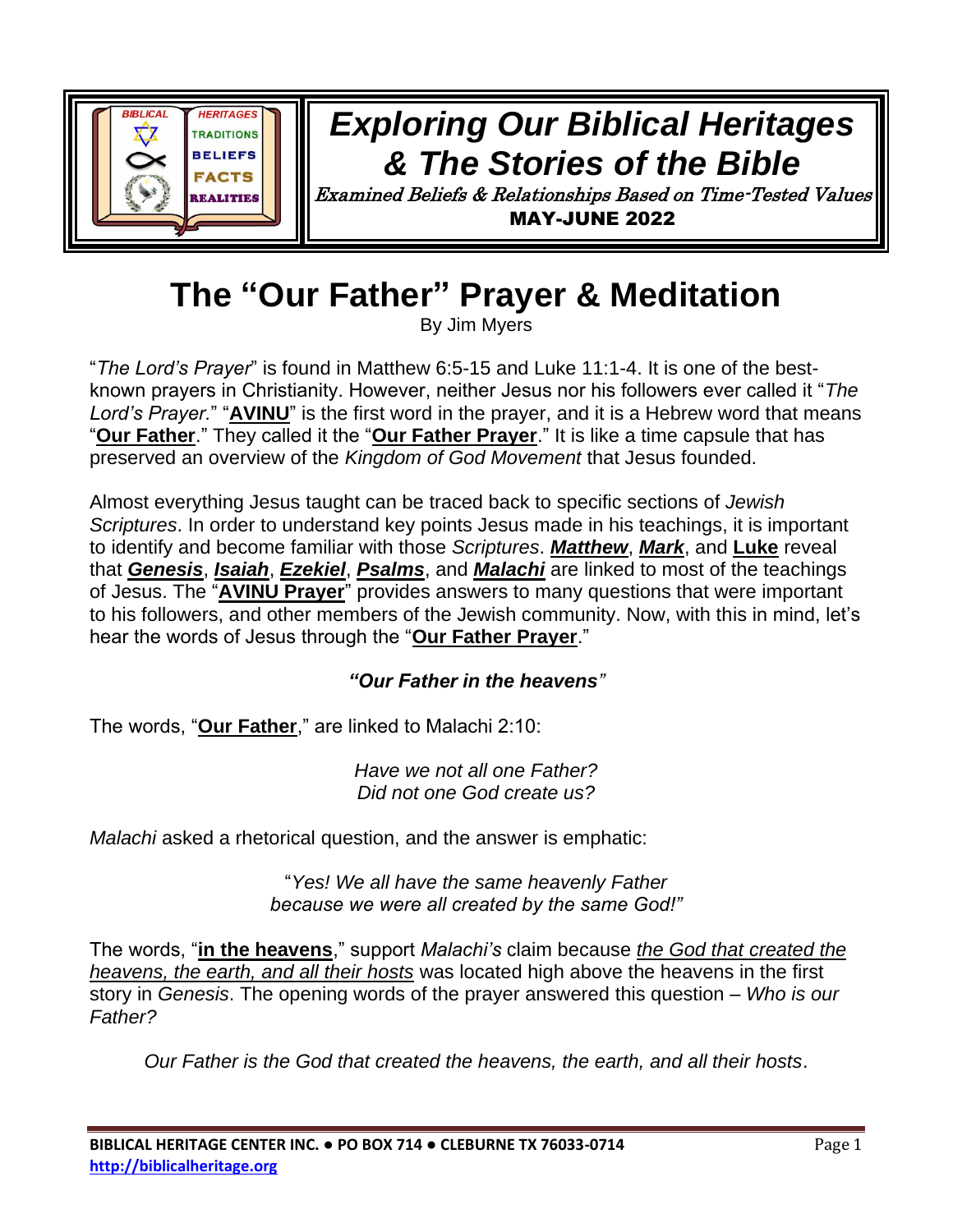Being familiar with the first story in *Genesis* is essential for accurately understanding the teachings of Jesus. Some key points are these:

- *All people are created in the image of our Father. This defines God's relationship to all of us and our relationship to Him. We are His children.*
- *It defines our relationships with each other. "My" father is "your" father, and "your" father is "my" father. We are all members of His family.*
- *He blessed the first two humans and empowered them to fulfill specific functions.*
- *He established His kingdom.*

Jesus linked his "**Parable of the Great Day of Judgment**" to two of the points above:

- "*You blessed of my Father*" (*Genesis 1:28).*
- "*The kingdom prepared from the foundation of the world*" *(Genesis 2:2).*

One final point must be stressed. *All of the points above apply to all people – not just to Jewish people*. Now let's continue to the next words of the "*Our Father Prayer*."

#### *"May Your name be sanctified*."

Praying "*may Your name be sanctified*" is a call to action -- *Perform deeds that glorify our Father's name in the eyes of mankind!* Those deeds are the functions the Creator empowered all humans to do through His blessing in Genesis 1:26-30.

> *Function as "the image of God" on the earth by serving the rest of the creation as God's Co-Shepherds of all living creatures on earth – including humans.*

Jesus taught the same lesson in Matthew 5:16:

"*Let your light shine before others, so that they may see your good works (acts of TZEDAQAH) and give glory to your Father in Heaven*."

**TZEDAQAH** (*tzey-doc-ah*) is one on the most important words in the Jewish Scriptures and the teachings of Jesus. No English word can convey the "bundles of associations from the Jewish culture" that are attached to it.

● Acts of **TZEDAQAH** are **TOV**, meaning they *protect lives, preserve lives, make lives more functional, and increase the quality of life.*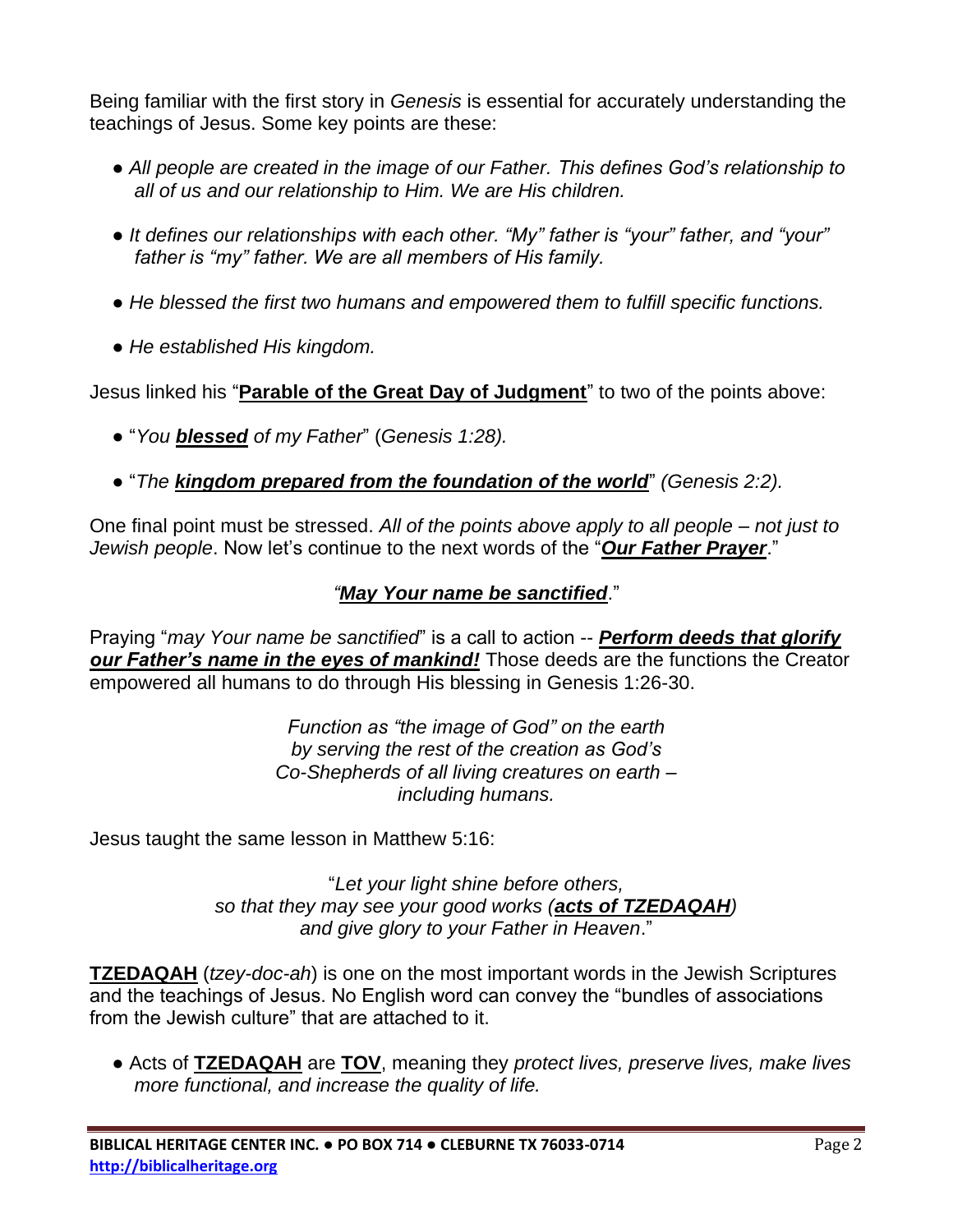● Acts of **TZEDAQAH** combine to create **SHALOM** by *making lives more complete, healthy, and wholesome; relationships more harmonious, mutually beneficial, and increasing loyalty; making homes and communities safer, more secure, restful, and peaceful*.

Now let's continue with the "*Our Father Prayer*."

#### *"May your Kingdom be blessed. May Your will be done in heaven and on earth."*

"*May your kingdom be blessed*" reflects an entirely different concept of kingdom than the traditional English translation -- "*May Your kingdom come*."

- *"May your kingdom come" refers to a kingdom that doesn't exist now – it is a future end-times kingdom.*
- "*May your kingdom be blessed*" *is about a present-day kingdom; one that is in the here-and-now.*
- *"May Your will be done" means "now" -- here and now on earth.*
- *"May Your will be done" and "sanctifying Our Father's name" are the same thing.*

The ideas above are summed up in two of the blessings he gave in the *Sermon on the Mount* (Matthew 5:9-10).

#### *Blessed are those pursuing opportunities to do acts of TZEDAQAH, for they are the Kingdom of God.*

#### *Blessed are the SHALOM makers, for they shall be called "sons of God."*

Now let's continue to with the "**Our Father Prayer**."

#### *"Give us our daily bread continually."*

The Hebrew word "**LECHEM**" is translated "*bread.*" In ancient Israel to farmers **LECHEM** meant *grain*, to shepherds it meant "*meat*," to fishermen it meant "*fish*," and to most people it meant their "**basic food requirements in general**."

God's role in the food supply chain was clearly understood by people in a very real and tangible way. Their survival literally depended on God sending rain at the right time,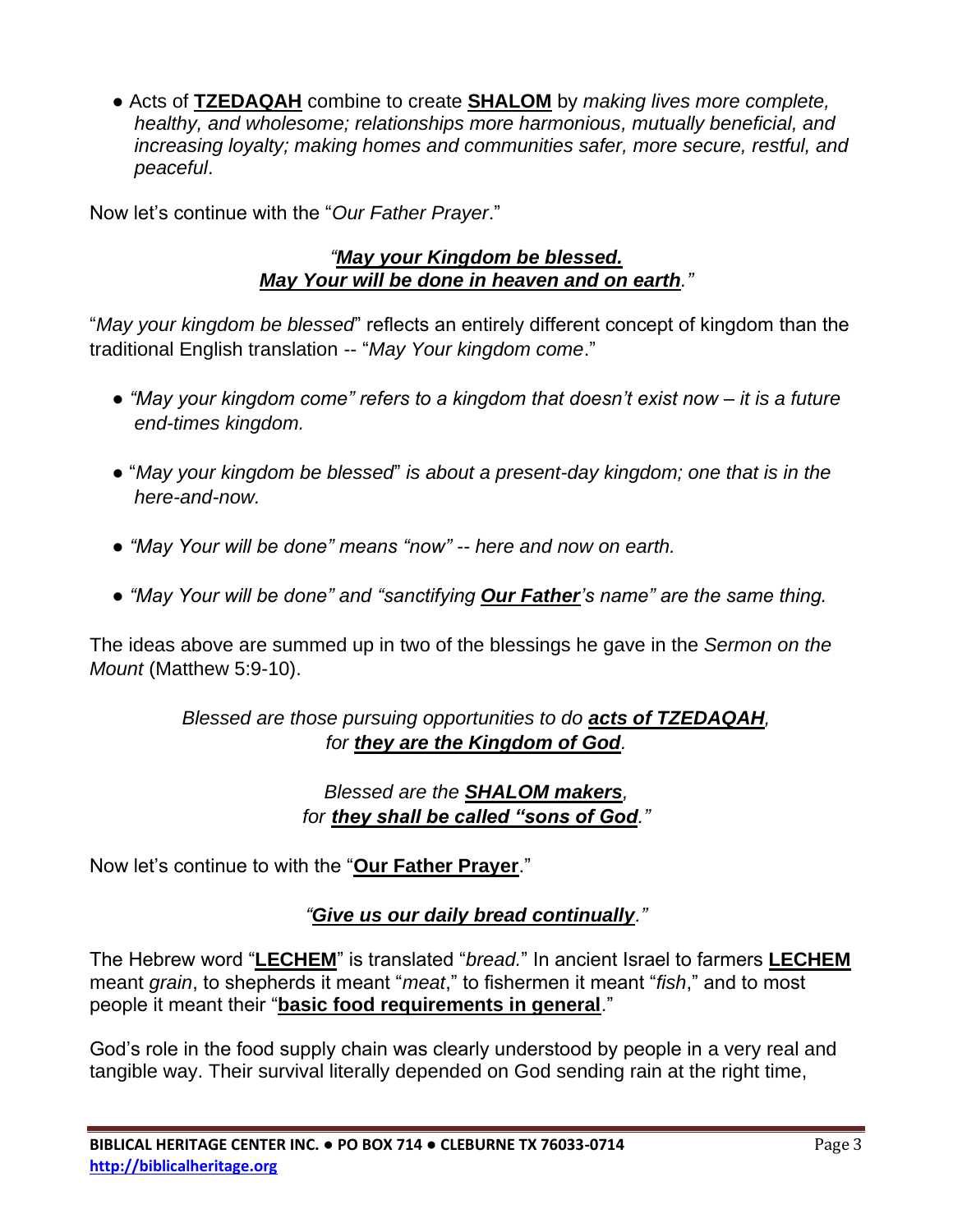providing good weather for crops to grow, and causing those crops to be ready when the times of harvest came.

People also understood their roles in the food supply chain. They had to till the fields, plant seeds, cultivate crops as they grew, harvest the crops, store the crops, and prepare food to be eaten. However, their roles didn't end there – *they had to make sure the poorest members of the society were fed*.

Interestingly, Jews around the world have prayed words similar to "*give us our daily bread continually*," every day from before Jesus was born until today*.* Praying those words is a reminder of their roles in the food chain, too.

#### *"Forgive us the debt of our sins as we forgive the debt of those who sin against us*."

The structure of the "**Our Father Prayer**" links the **basic survival need of eating** to the **basic survival need of forgiveness of sins**.

Continuing with the "**Our Father Prayer**."

*Food and forgiveness are essential for individuals and societies to survive and thrive.*

In the Jewish culture, when a person committed a sin against another person, *the damage caused by the sin* was viewed as a "**debt**." This can be seen in a very important prophesy that Mark 1:2 linked to Jesus. It is found in Malachi 3:16-4:1. A *Book of Remembrance* was written before God:

- *In it are the names of those who stand in awe of God, value His name, and serve Him. They are the innocent ones that God will have compassion on like a man has on his own son who serves him.*
- *The names of the guilty ones are in it too. They are the ones who did not serve Him. The Day of Judgment will be burning like a fire-pot and all of the arrogant and everyone doing wickedness will become stubble.*

**God's Book of Remembrance** is like a ledger used to record financial transactions. It is updated in real time as people interact with each other, Their status of *"innocent" or "guilty" is set at that moment*.

*How does one change his or her status from guilty to innocent and pay the debt of sin?* It is through a process called **TESHUVAH** (*repentance*).

*● The sinner must stop doing the sin.*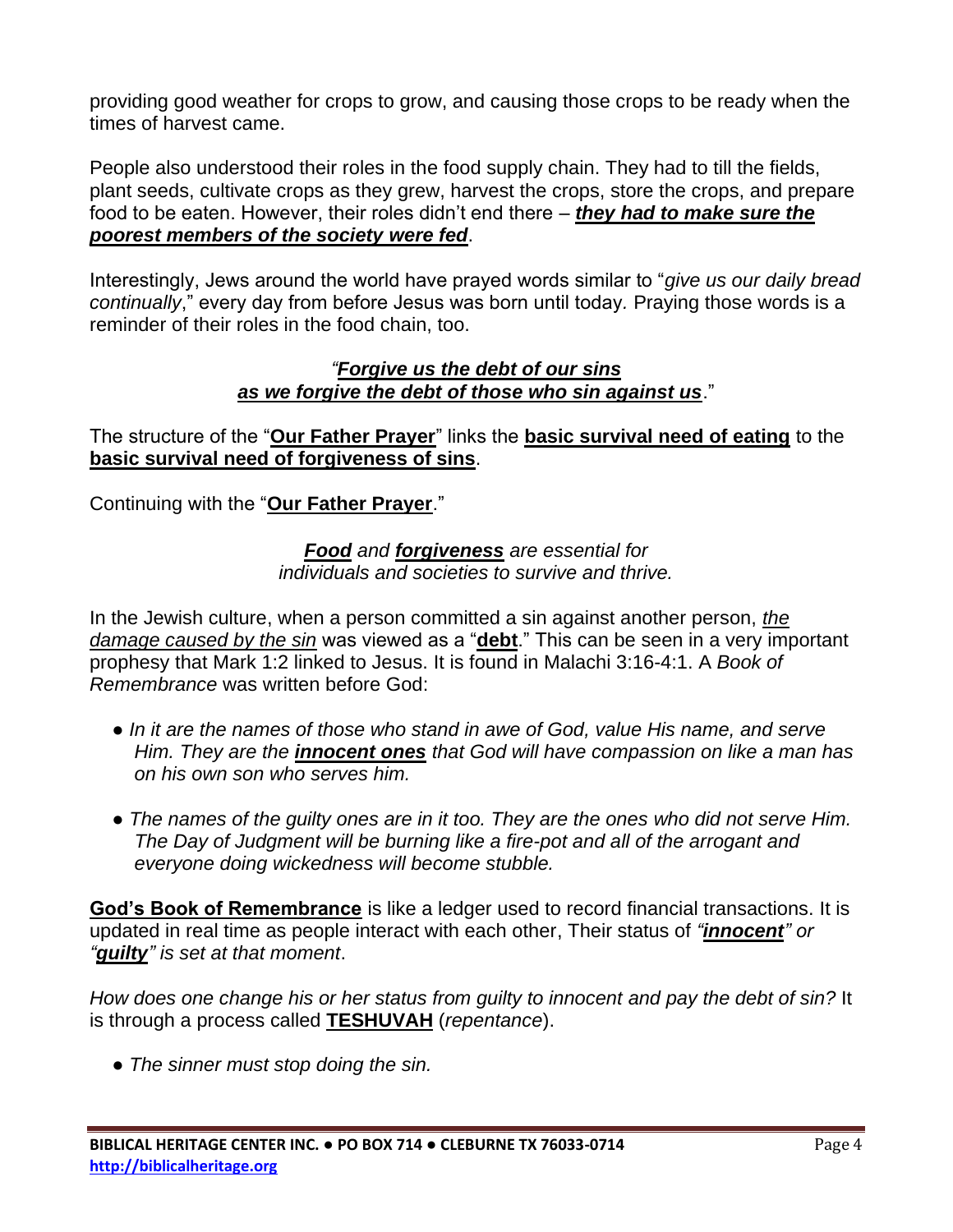- *The sinner must pay the person harmed restitution which is required to repair the damage that had been done.*
- *The sinner must receive forgiveness from the person harmed.*
- The person harmed also has the option of forgiving the sinner as an **act of** *TZEDAQAH.*
- *The sinner cannot receive forgiveness from God until the "debt" to the person harmed has been paid or satisfied by an act of TZEDAQAH.*

Jesus taught about **TESHUVAH** in Matthew 5:23-26.

*Therefore if you bring your gift to the altar, and there remember that your brother has something against you, leave your gift there before the altar, and go your way. First be reconciled to your brother, and then come and offer your gift. Agree with your adversary quickly, while you are on the way with him, lest your adversary deliver you to the judge, the judge hand you over to the officer, and you be thrown into prison. Amen! I say to you, you will by no means get out of there until you have paid the last penny.*

Of course, when the **day of death** or the **Day of Judgment** comes, one can no longer change their status from guilty to innocent. Jesus taught that lesson *The Story of the Lazarus and the Rich Man*. Now picture the followers of Jesus as they prepared to approach the presence of God in prayer or at the Temple. I imagine those were times when people were doing **TESHUVAH** and giving **forgiveness**.

Now let's continue with the "*Our Father Prayer*."

#### *"Do not bring us into the hands of a test.*"

Most English translations have – "*lead us not into temptation.*" The Greek word used in *New Testament* manuscripts may be translated as either "*temptation*" or "*test*."

- *The idea that God tests people is found in the Jewish Scriptures, but God DOES NOT tempt people.*
- *The Pharisees and Sadducees tried to test Jesus when they asked him to show them a sign from heaven.*
- "*Do not bring us into the hands of a test*" is found in other Jewish sources, including the Talmud – "*Do not bring me into the hands of sin, or into the hands of a test, or into the hands of shame*."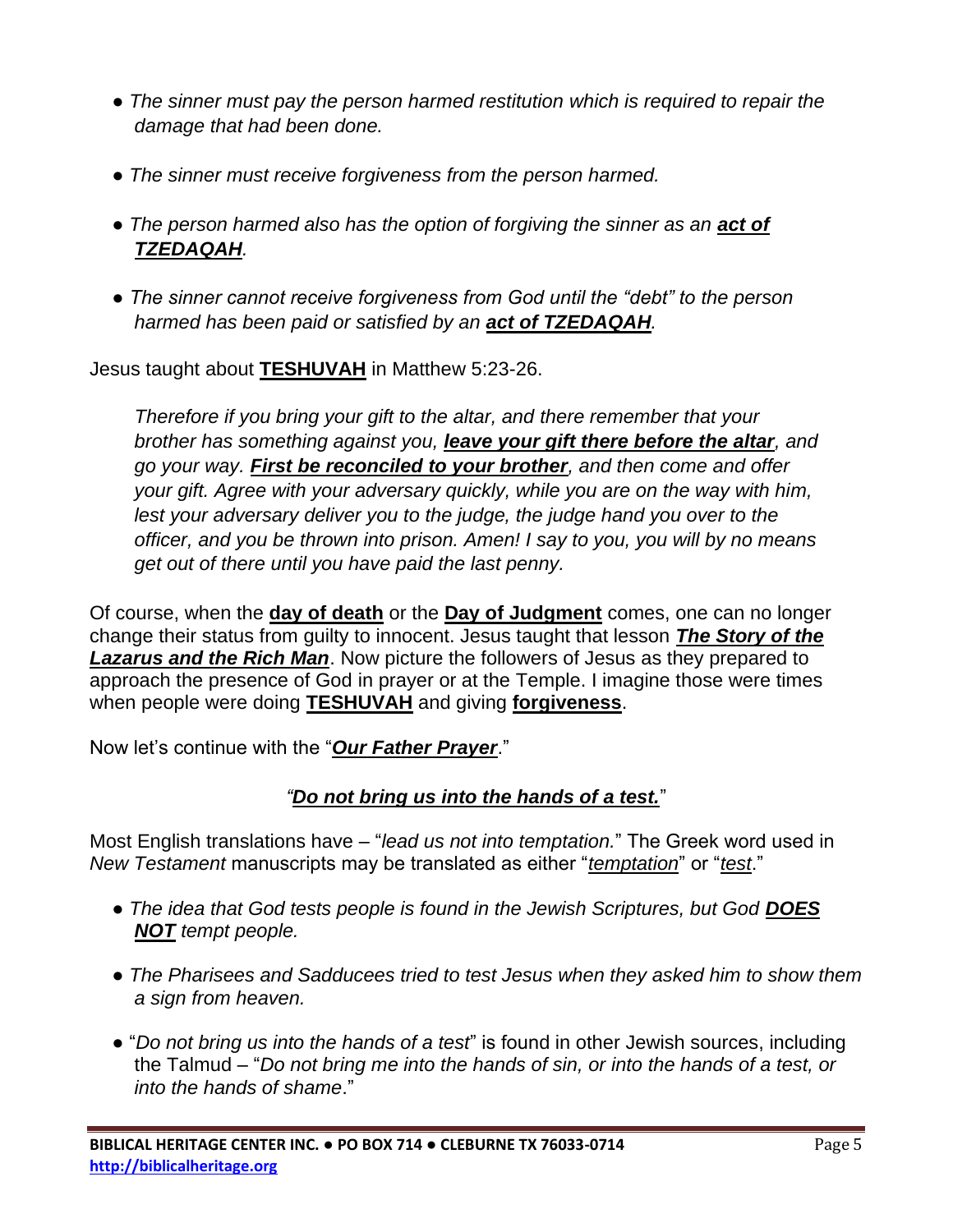● *To this day, many Jews still recite those words every morning in their daily devotions.*

One of the most famous tests in the *Jewish Scriptures* is in the *Story of Job*. The verses below set the stage for that story (Job 1:6-8):

*"Now there was a day when the sons of the god came to present themselves before Yahweh, and the accuser also came among them. Yahweh said to the accuser, "From where have you come?" The accuser answered Yahweh and said, 'From going to and fro on the earth, and from walking back and forth on it.' Then Yahweh said to the accuser, 'Have you set your heart on My servant Job? For there is none like him on the earth, a blameless and upright man, fearing God and turning away from evil.'"*

Most English translations have "**sons of God**" and "**Satan**," instead of "**sons of the god**" and "**the accuser**." The Hebrew prefix "**HA**" is a definite article translated as "**the**." In Hebrew, "**the**" **cannot precede personal names**. Hebrew has no formula for speaking "**the Deborah**" or "**the David**."<sup>1</sup> The Hebrew word translated "**accuser**" is "**SATAN**." Below are its meanings:

- 1. *adversary, opponent*
- 2. *one single member of the court of Yahweh "sons of god;" plaintiff or prosecutor*.
- 3. *a personal name, without the definite article*. 2

Since the Hebrew word in Job is "**HA-SATAN**," its translation cannot be "**Satan**." In the Jewish culture and Hebrew Scriptures, the "*Creator of the heavens, the earth, and all of their hosts*" is **NOT** engaged in wars or battles with supernatural creatures. The accuser is "*one of the sons of god*" who holds the position of "*prosecutor*." Be sure to note, that *Yahweh knows the status of individual humans* -- Job is "*a man blameless and upright, fearing God and turning away from evil.*" Yahweh is the one that pointed out Job to the prosecutor.

The source of the *misinformation* and *mistranslations* linked to the Hebrew word "**SATAN**" was **Roman Catholic Bishop Augustine of Hippo**. Augustine **reinterpreted** *the Garden of Eden story* and **changed the snake** (serpent) in the story from **being a wild animal**, created by Yahweh and named by Adam, **to being a supernatural creature named "Satan**," who was in a cosmic war with Yahweh over all human souls. Augustine's reinterpretation took place over 400 years after Jesus was crucified by Roman soldiers. It appears that Augustine's reinterpretation influenced many English translators.

The "*Our Father Prayer*" ends with these words.

*And protect us from all evil."*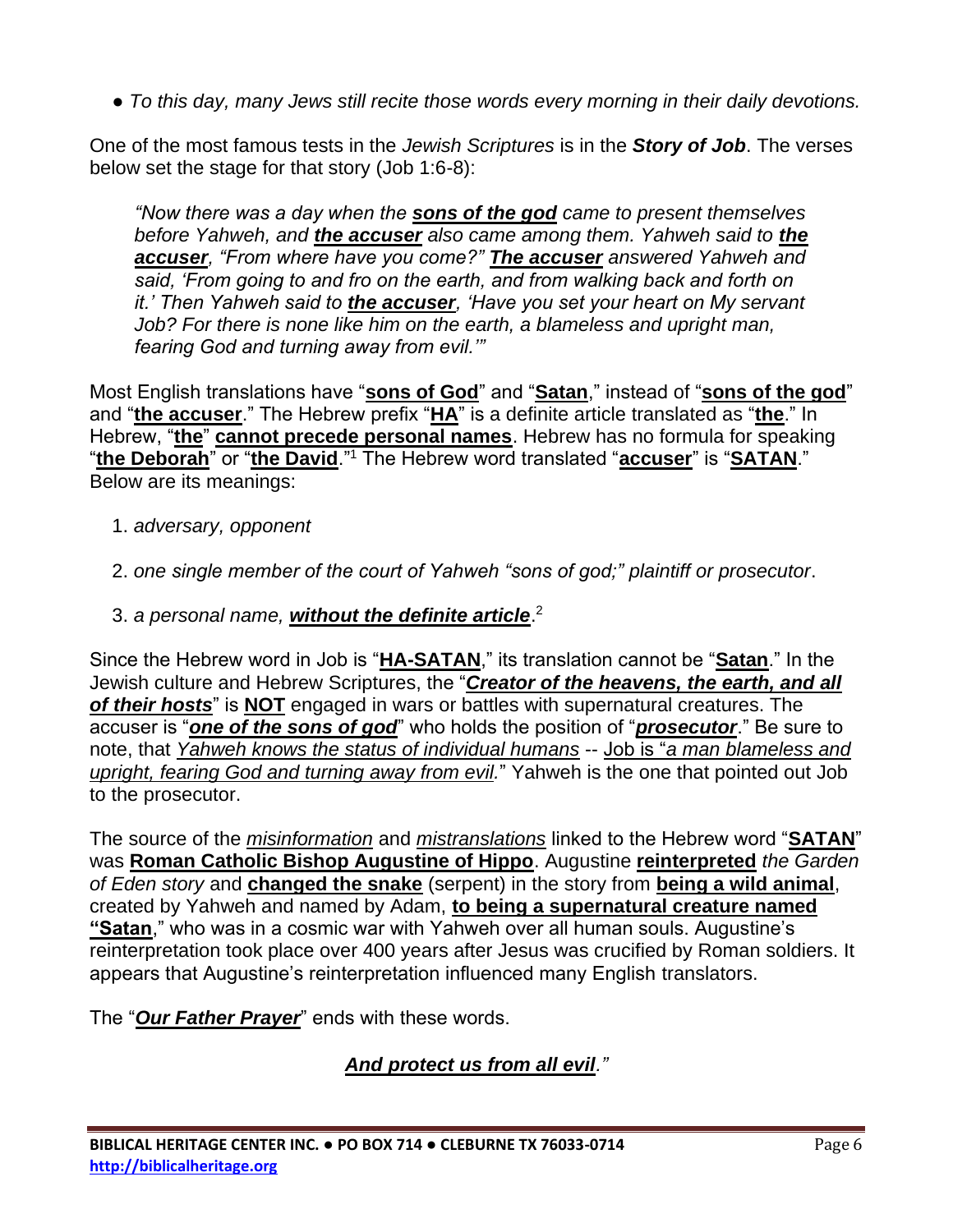English translations of the final line in the "*Our Father Prayer*" reflect the above information about "the accuser." In *Matthew* we find "**evil**," while *Luke* has "*evil one*." Jesus was not talking about "*a supernatural creature who is in a cosmic war with Yahweh over all human souls*." He was talking about the Hebrew word **RAH** which first appears in the *Garden of Eden Story*. The first two stories in the Bible establish the sources of and define the meanings of **TOV** (*good*) and **RAH** (*evil*):

- **The Creator** is the source of **TOV** (good) which is defined as "*acts that protect lives, preserve lives, make lives more functional and increase the quality of life*."
- **Adam** is the source of **RAH** (*evil*) which is defined as "*acts that destroy lives, harm lives, make lives less functional and decrease the quality of life*."

The same idea is found in Psalms 121:7 – "*May Yahweh protect you from all evil*."

*"Protect us from all evil" is a request for protection from "evil acts done by people." Amen!*

All humans are "*created in the image of the Creator*" and "*His representatives on earth*." Therefore, *every person that prayed the "Our Father Prayer" is also responsible for making its words a reality on the earth*.

*"Amen" is the signal to go to work!*

● ● ● ● ● ●

**Our Father Prayer Meditations**

| <b>UUI LAUIGI LIAYGI</b>                                                               | MGURUNIN                                                                |
|----------------------------------------------------------------------------------------|-------------------------------------------------------------------------|
| Our Father in the heavens.                                                             | 1. Identify the highest powers and<br>authorities of the society.       |
| May Your name be sanctified.                                                           | 2. Identify the standards and values<br>of $#1$ .                       |
| May Your Kingdom be blessed.                                                           | 3. Identify #1's expectations for<br>members of the society.            |
| May Your will be done in heaven and on earth.                                          | 4. Identify #1's institutions and laws that<br>govern the society.      |
| Give us our daily bread continually.                                                   | 5. Know how #1 distributes power and<br>resources in the society.       |
| Forgive us the debt of our sins as we forgive the<br>debt of those who sin against us. | 6. Know the requirements for being<br>forgiven and forgiving sin-debts. |